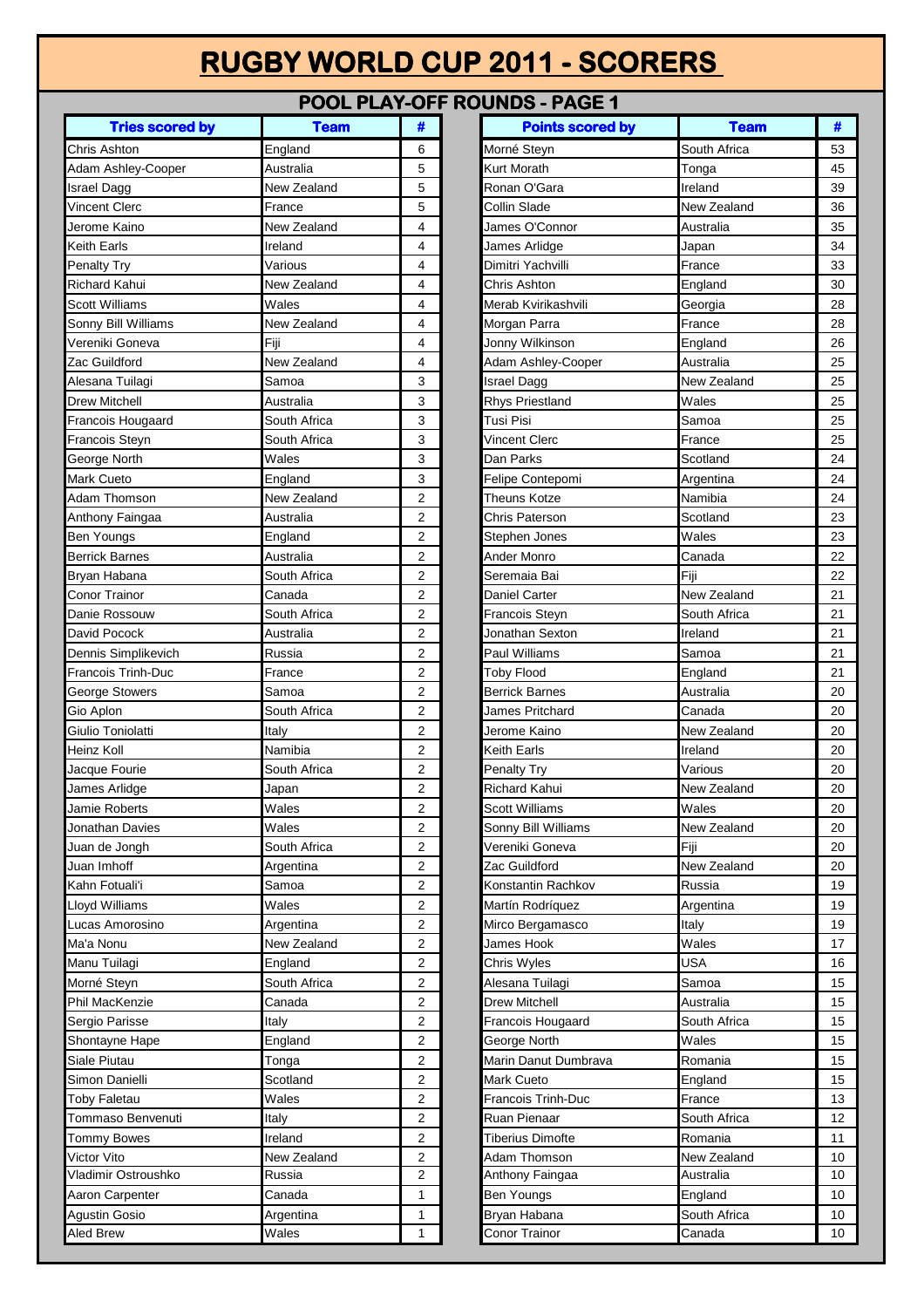| POOL PLAY-OFF ROUNDS - PAGE 2    |                     |              |                         |              |        |  |  |  |  |
|----------------------------------|---------------------|--------------|-------------------------|--------------|--------|--|--|--|--|
| <b>Tries scored by</b>           | <b>Team</b>         | #            | <b>Points scored by</b> | <b>Team</b>  | #      |  |  |  |  |
| Alessandro Zanni                 | Italy               | 1            | Danie Rossouw           | South Africa | 10     |  |  |  |  |
| Alexander Yanyuskhin             | Russia              | $\mathbf{1}$ | David Pocock            | Australia    | 10     |  |  |  |  |
| Alexey Makovetskiy               | Russia              | 1            | Dennis Simplikevich     | Russia       | 10     |  |  |  |  |
| Alisi Tupuailai                  | Japan               | 1            | <b>George Stowers</b>   | Samoa        | 10     |  |  |  |  |
| Alisona Taumalolo                | Tonga               | 1            | Gio Aplon               | South Africa | 10     |  |  |  |  |
| Alun Wynn Jones                  | Wales               | 1            | Giulio Toniolatti       | Italy        | 10     |  |  |  |  |
| Ander Monro                      | Canada              | 1            | Heinz Koll              | Namibia      | 10     |  |  |  |  |
| Andrew Hore                      | New Zealand         | 1            | Jacque Fourie           | South Africa | 10     |  |  |  |  |
| <b>Andrew Trimble</b>            | Ireland             | $\mathbf{1}$ | Jamie Roberts           | Wales        | 10     |  |  |  |  |
| Andy Ellis                       | New Zealand         | 1            | Jonathan Davies         | Wales        | 10     |  |  |  |  |
| Anthony Perenise                 | Samoa               | 1            | Juan de Jongh           | South Africa | 10     |  |  |  |  |
| <b>Ben Alexander</b>             | Australia           | $\mathbf{1}$ | Juan Imhoff             | Argentina    | 10     |  |  |  |  |
| Ben Fodden                       | England             | 1            | Kahn Fotuali'i          | Samoa        | 10     |  |  |  |  |
| Ben McCalman                     | Australia           | 1            | Lloyd Williams          | Wales        | 10     |  |  |  |  |
| <b>Brian O'Driscoll</b>          | Ireland             | $\mathbf{1}$ | Lucas Amorosino         | Argentina    | 10     |  |  |  |  |
| Chris Wyles                      | <b>USA</b>          | 1            | Ma'a Nonu               | New Zealand  | 10     |  |  |  |  |
| Chrysander Botha                 | Namibia             | 1            | Manu Tuilagi            | England      | 10     |  |  |  |  |
| Colin Slade                      | New Zealand         | $\mathbf{1}$ | Phil MacKenzie          | Canada       | 10     |  |  |  |  |
| <b>Conrad Smith</b>              | New Zealand         | 1            | Sergio Parisse          | Italy        | 10     |  |  |  |  |
| Cory Jane                        | New Zealand         | 1            | Shontayne Hape          | England      | 10     |  |  |  |  |
| Damien Traille                   | France              | 1            | Siale Piutau            | Tonga        | 10     |  |  |  |  |
| Danie van Wyk                    | Namibia             | $\mathbf{1}$ | Simon Danielli          | Scotland     | 10     |  |  |  |  |
| Daniel Carpo                     | Romania             | 1            | <b>Toby Faletau</b>     | Wales        | 10     |  |  |  |  |
| Delon Armitage                   | England             | 1            | Tommaso Benvenuti       | Italy        | 10     |  |  |  |  |
| Digby Ioane                      | Australia           | 1            | Tommy Bowes             | Ireland      | 10     |  |  |  |  |
| Dimitri Basilaia                 | Georgia             | $\mathbf{1}$ | Victor Vito             | New Zealand  | 10     |  |  |  |  |
| DTH van der Merwe                | Canada              | $\mathbf{1}$ | Vladimir Ostroushko     | Russia       | 10     |  |  |  |  |
| Edoardo Gori                     | Italy               | $\mathbf{1}$ | Piri Weepu              | New Zealand  | 8      |  |  |  |  |
| Felipe Contepomi                 | Argentina           | 1            | Quade Cooper            | Australia    | 8      |  |  |  |  |
| Fergus McFadden                  | Ireland             | $\mathbf{1}$ | Riccardo Bocchino       | Italy        | 8      |  |  |  |  |
| Fetu'u Vainikolo                 | Tonga               | $\mathbf{1}$ | Ruaridh Jackson         | Scotland     | 6      |  |  |  |  |
| Genaro Fessia                    | Argentina           | 1            | Aaron Carpenter         | Canada       | 5      |  |  |  |  |
| Gethin Jenkins                   | Wales               | 1            | Agustin Gosio           | Argentina    | 5      |  |  |  |  |
| Gurthro Steenkamp                | South Africa        | 1            | <b>Aled Brew</b>        | Wales        | 5      |  |  |  |  |
| Hirotoki Onozawa                 | Japan               | 1            | Alessandro Zanni        | Italy        | 5      |  |  |  |  |
| Ionel Cazah                      | Romania             | 1            | Alexander Yanyuskhin    | Russia       | 5      |  |  |  |  |
| Isaac Boss                       | Ireland             | 1            | Alexey Makovetskiy      | Russia       | 5      |  |  |  |  |
| Isaia Toeava                     | New Zealand         | 1            | Alisi Tupuailai         | Japan        | 5      |  |  |  |  |
| James O'Connor                   | Australia           | 1            | Alisona Taumalolo       | Tonga        | 5      |  |  |  |  |
| Jebb Sinclair                    | Canada              | 1            | Alun Wynn Jones         | Wales        | 5      |  |  |  |  |
| Jimmy Cowan                      | New Zealand         | 1            | <b>Andrew Hore</b>      | New Zealand  | 5      |  |  |  |  |
| JJ Gagiano                       | USA                 | 1            | <b>Andrew Trimble</b>   | Ireland      | 5      |  |  |  |  |
| Joe Ansbro                       | Scotland            | 1            | Andy Ellis              | New Zealand  | 5      |  |  |  |  |
| Juan Figallo                     |                     | 1            | Anthony Perenise        | Samoa        | 5      |  |  |  |  |
|                                  | Argentina           | 1            | Ben Alexander           | Australia    |        |  |  |  |  |
| Juan Leguizamón<br>Julien Pierre | Argentina<br>France | 1            | Ben Fodden              |              | 5<br>5 |  |  |  |  |
|                                  |                     |              |                         | England      |        |  |  |  |  |
| Kensuke Hatakeyama               | Japan               | 1            | Ben McCalman            | Australia    | 5      |  |  |  |  |
| Keven Mealamu                    | New Zealand         | 1            | <b>Brian O'Driscoll</b> | Ireland      | 5      |  |  |  |  |
| Konstantin Rachkov               | Russia              | $\mathbf{1}$ | Chrysander Botha        | Namibia      | 5      |  |  |  |  |
| Kosuke Endo                      | Japan               | 1            | <b>Conrad Smith</b>     | New Zealand  | 5      |  |  |  |  |
| <b>Kurtley Beale</b>             | Australia           | 1            | Cory Jane               | New Zealand  | 5      |  |  |  |  |
| Lasha Khmaladze                  | Georgia             | 1            | Damien Traille          | France       | 5      |  |  |  |  |
| Lee Byrne                        | Wales               | 1            | Danie van Wyk           | Namibia      | 5      |  |  |  |  |
| Leigh Halfpenny                  | Wales               | 1            | Daniel Carpo            | Romania      | 5      |  |  |  |  |
| Leone Nakarawa                   | Fiji                | $\mathbf{1}$ | Delon Armitage          | England      | 5      |  |  |  |  |
| <b>Lionel Nallet</b>             | France              | 1            | Digby Ioane             | Australia    | 5      |  |  |  |  |
| Lloyd Burns                      | Wales               | 1            | Dimitri Basilaia        | Georgia      | 5      |  |  |  |  |
| Luciano Orquera                  | Italy               | 1            | DTH van der Merwe       | Canada       | 5      |  |  |  |  |
| Luke McLean                      | Italy               | 1            | Edoardo Gori            | Italy        | 5      |  |  |  |  |
| Mamuka Gorgodze                  | Georgia             | 1            | Fergus McFadden         | Ireland      | 5      |  |  |  |  |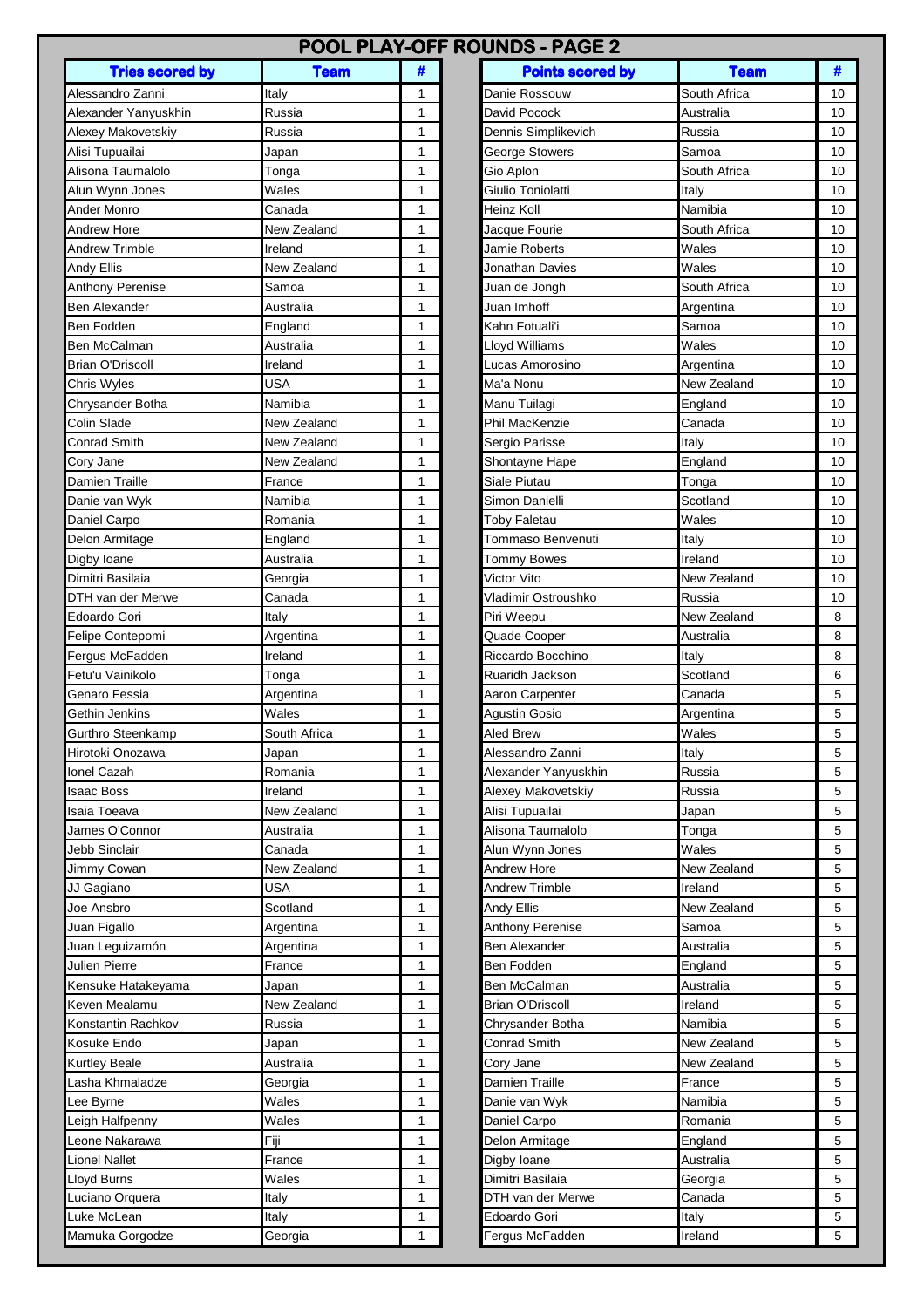|                        | POOL PLAY-OFF ROUNDS - PAGE 3 |              |                         |                    |   |  |
|------------------------|-------------------------------|--------------|-------------------------|--------------------|---|--|
| <b>Tries scored by</b> | <b>Team</b>                   | #            | <b>Points scored by</b> | <b>Team</b>        | # |  |
| Martin Castrogiovanni  | Italy                         | 1            | Fetu'u Vainikolo        | Tonga              | 5 |  |
| Maxime Mermoz          | France                        | $\mathbf{1}$ | Genaro Fessia           | Argentina          | 5 |  |
| Michael Leitch         | Japan                         | $\mathbf{1}$ | Gethin Jenkins          | Wales              | 5 |  |
| Mihaita Lazar          | Romania                       | 1            | Gurthro Steenkamp       | South Africa       | 5 |  |
| Mike Blair             | Scotland                      | 1            | Hirotoki Onozawa        | Japan              | 5 |  |
| Mike Petri             | USA                           | 1            | Ionel Cazah             | Romania            | 5 |  |
| Mils Muliaina          | New Zealand                   | 1            | Isaac Boss              | Ireland            | 5 |  |
| Morgan Parra           | France                        | $\mathbf{1}$ | Isaia Toeava            | New Zealand        | 5 |  |
| Naipolioni Nalaga      | Fiji                          | 1            | James Patersons         | <b>USA</b>         | 5 |  |
| Netani Talei           | Fiji                          | 1            | <b>Jebb Sinclair</b>    | Canada             | 5 |  |
| Pascal Papé            | France                        | $\mathbf{1}$ | Jimmy Cowan             | New Zealand        | 5 |  |
| Pat McCabe             | Australia                     | $\mathbf{1}$ | JJ Gagiano              | <b>USA</b>         | 5 |  |
| Paul Emerick           | USA                           | 1            | Joe Ansbro              | Scotland           | 5 |  |
| Paul Williams          | Samoa                         | 1            | Juan Figallo            | Argentina          | 5 |  |
| Radike Samo            | Australia                     | 1            | Juan Leguizamón         | Argentina          | 5 |  |
| Rob Kearney            | Ireland                       | 1            | Julien Pierre           | France             | 5 |  |
| <b>Robert Horne</b>    | Australia                     | 1            | Kensuke Hatakeyama      | Japan              | 5 |  |
| Rocky Elsom            | Australia                     | 1            | Keven Mealamu           | New Zealand        | 5 |  |
| <b>Rory Best</b>       | Ireland                       | 1            | Kosuke Endo             | Japan              | 5 |  |
| Ryan Smith             | Canada                        | $\mathbf{1}$ | <b>Kurtley Beale</b>    | Australia          | 5 |  |
| Salesi Ma'Afu          | Australia                     | 1            | Lasha Khmaladze         | Georgia            | 5 |  |
| Sam Warburton          | Wales                         | $\mathbf{1}$ | Lee Byrne               | Wales              | 5 |  |
| Santiago Fernández     | Argentina                     | $\mathbf{1}$ | Leigh Halfpenny         | Wales              | 5 |  |
| Sean O'Brien           | Ireland                       |              | Leone Nakarawa          | Fiji               |   |  |
|                        |                               | 1            |                         |                    | 5 |  |
| Shane Jennings         | Ireland                       | $\mathbf{1}$ | Lionel Nallet           | France             | 5 |  |
| Shane Williams         | Wales                         | 1            | Lloyd Burns             | Wales              | 5 |  |
| Shota Horie            | Japan                         | 1            | Luciano Orquera         | Italy              | 5 |  |
| Stephen Moore          | Australia                     | 1            | Luke McLean             | Italy              | 5 |  |
| Sukanaialu Hufanga     | Tonga                         | 1            | Malkhaz Urjukashvili    | Georgia            | 5 |  |
| Tendai Mtawarira       | South Africa                  | 1            | Mamuka Gorgodze         | Georgia            | 5 |  |
| <b>Theuns Kotze</b>    | Namibia                       | $\mathbf{1}$ | Martin Castrogiovanni   | Italy              | 5 |  |
| <b>Tom Croft</b>       | England                       | 1            | <b>Maxime Mermoz</b>    | France             | 5 |  |
| <b>Tony Buckley</b>    | Ireland                       | 1            | Michael Leitch          | Japan              | 5 |  |
| Tukulua Lokotui        | Tonga                         | 1            | Mihaita Lazar           | Romania            | 5 |  |
| Vasily Artemyev        | Russia                        | 1            | <b>Mike Blair</b>       | Scotland           | 5 |  |
| Viliami Ma'afu         | Tonga                         | 1            | <b>Mike Petri</b>       | <b>USA</b>         | 5 |  |
|                        |                               |              | Mils Muliaina           | <b>New Zealand</b> | 5 |  |
|                        |                               |              | Naipolioni Nalaga       | Fiji               | 5 |  |
|                        |                               |              | Netani Talei            | Fiji               | 5 |  |
|                        |                               |              | Pascal Papé             | France             | 5 |  |
|                        |                               |              | Pat McCabe              | Australia          | 5 |  |
|                        |                               |              | Paul Emerick            | <b>USA</b>         | 5 |  |
|                        |                               |              | Radike Samo             | Australia          | 5 |  |
|                        |                               |              | Rob Kearney             | Ireland            | 5 |  |
|                        |                               |              | Robert Horne            | Australia          | 5 |  |
|                        |                               |              | Rocky Elsom             | Australia          | 5 |  |
|                        |                               |              | <b>Rory Best</b>        | Ireland            | 5 |  |
|                        |                               |              | Ryan Smith              | Canada             | 5 |  |
|                        |                               |              | Salesi Ma'Afu           | Australia          | 5 |  |
|                        |                               |              | Sam Warburton           | Wales              | 5 |  |
|                        |                               |              | Santiago Fernández      | Argentina          | 5 |  |
|                        |                               |              | Sean O'Brien            | Ireland            | 5 |  |
|                        |                               |              |                         |                    | 5 |  |
|                        |                               |              | Shane Jennings          | Ireland            |   |  |
|                        |                               |              | <b>Shane Williams</b>   | Wales              | 5 |  |
|                        |                               |              | Shota Horie             | Japan              | 5 |  |
|                        |                               |              | Stephen Moore           | Australia          | 5 |  |
|                        |                               |              | Sukanaialu Hufanga      | Tonga              | 5 |  |
|                        |                               |              | Tendai Mtawarira        | South Africa       | 5 |  |
|                        |                               |              | Tom Croft               | England            | 5 |  |
|                        |                               |              | Tony Buckley            | Ireland            | 5 |  |